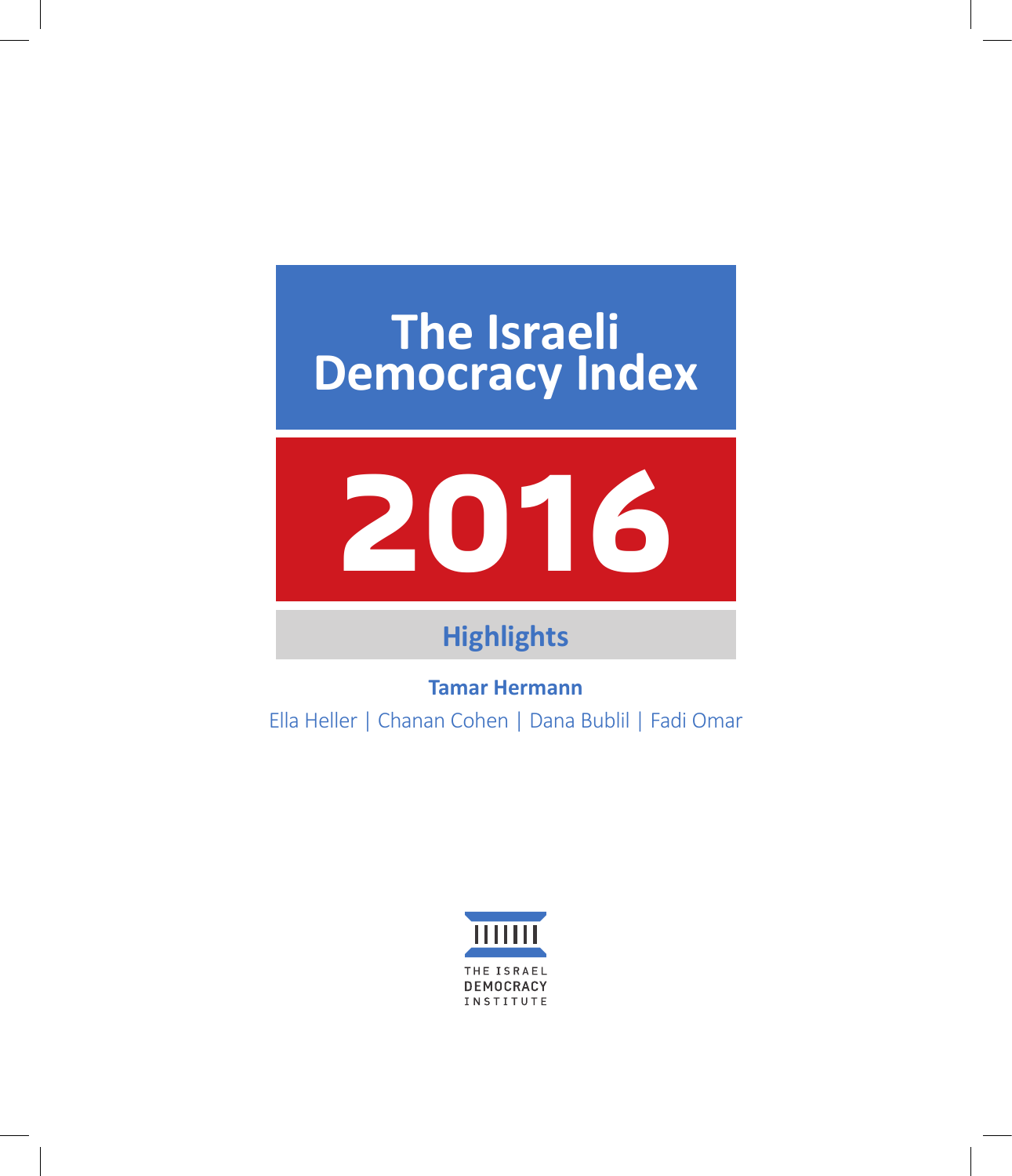# **How's it Going?**

What Israelis feel about the situation

The 2016 Israeli Democracy Index examines multiple aspects of Israel's democracy, including its structure, effectiveness, and values. The Index offers a multifaceted, up-to-date portrait of Israeli public opinion, identifying ongoing trends as well as new phenomena in the political and social arenas.

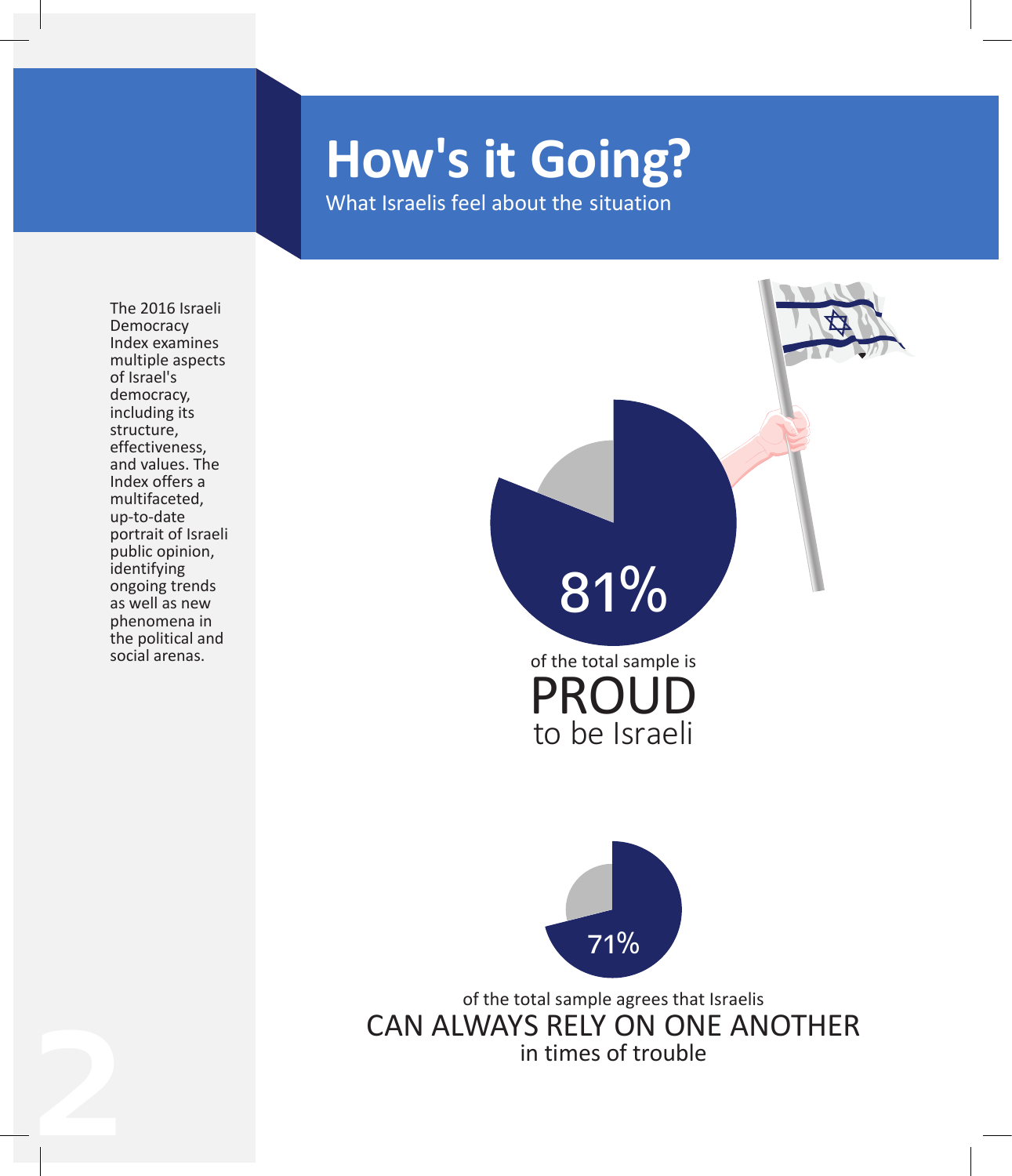

religious

÷

4%

Orthodox)

88%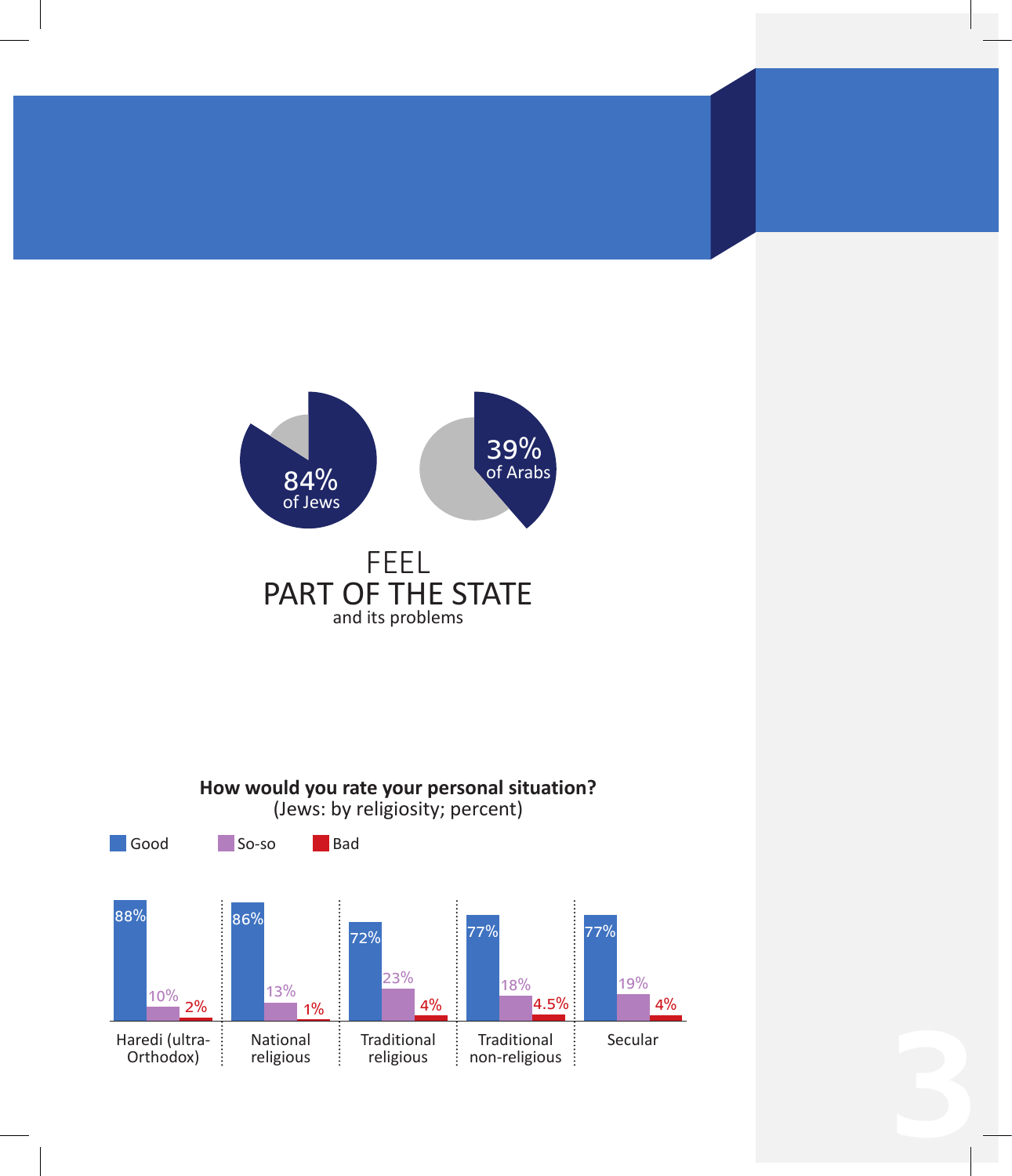

## **Level of optimism based on political orientation**

While the majority is optimistic about the country's future, a breakdown by political camp (Jews) shows deep divisions:

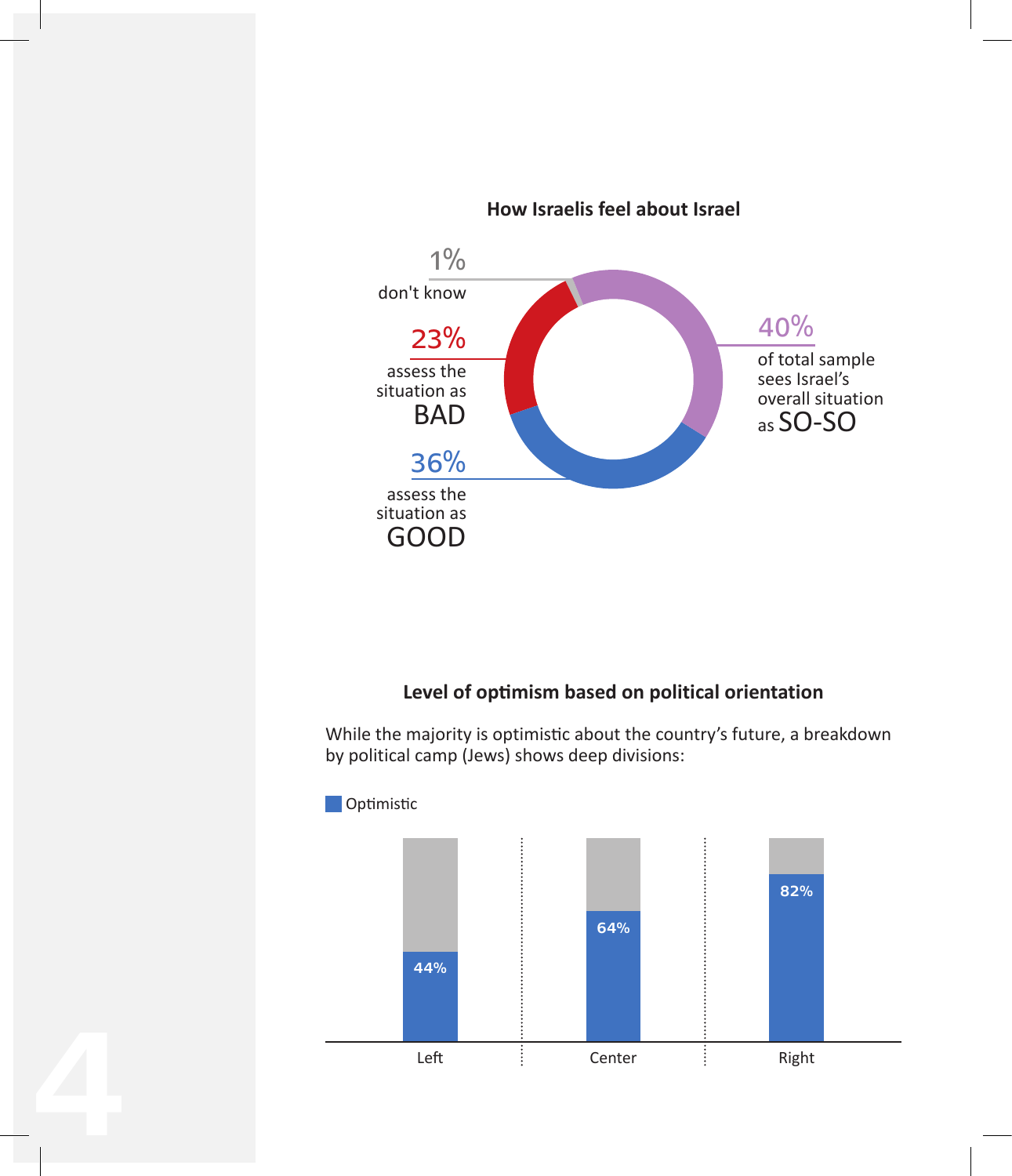# **Multiple Identities**

How Israelis define themselves



Fascinating and complex, Israeli identity is comprised of several primary identities that coexist simultaneously. To a large extent, the relative strength of these components in each sector corresponds with national, religious, and political affiliations.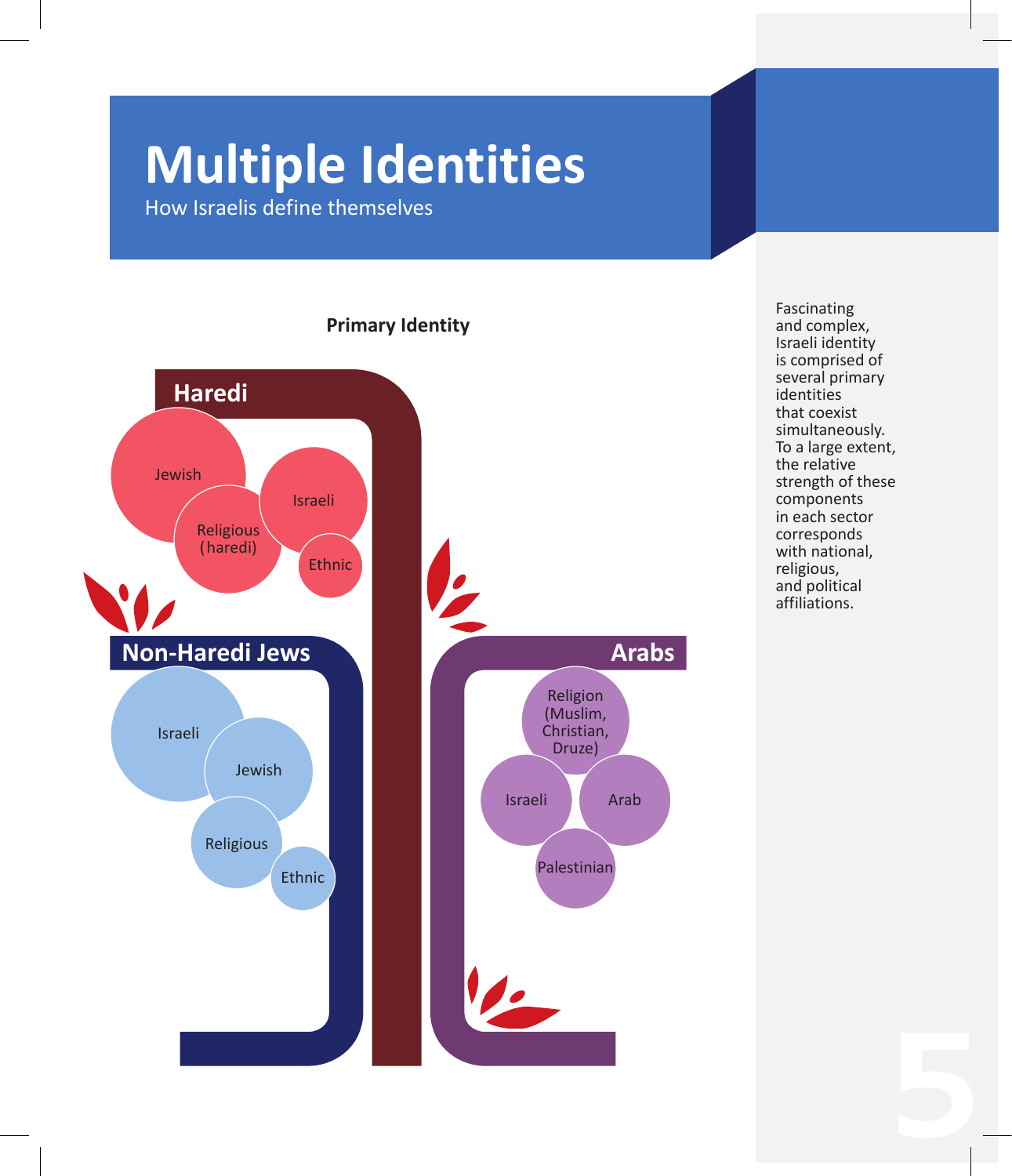# **Warning: Hazard Ahead**

How Israelis view their state institutions

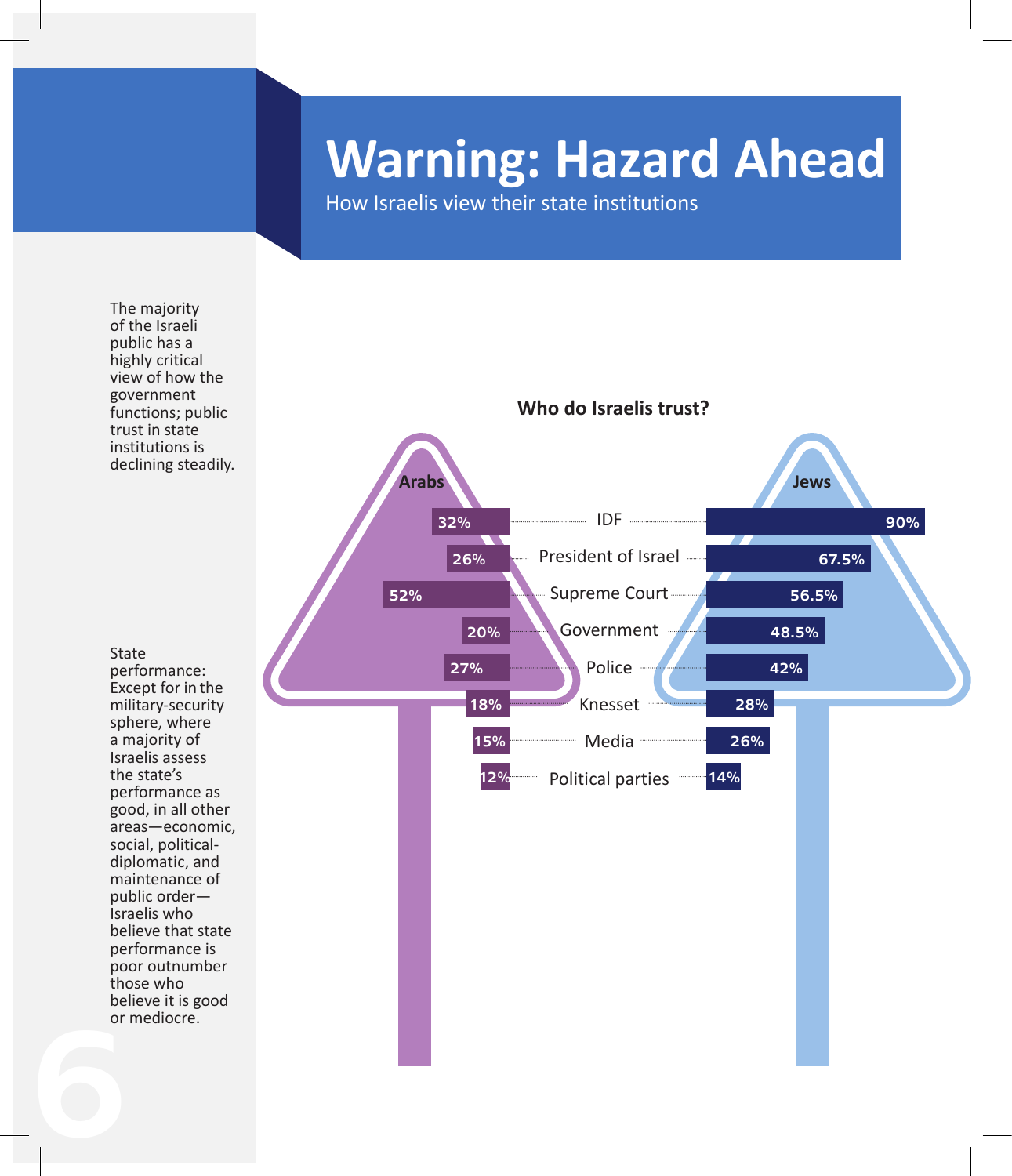

## of the total sample feels that politicians don't work hard and ARE NOT DOING A GOOD JOB



of the total sample holds that politicians look out FOR THEIR OWN INTERESTS before those of the public



of the total sample does not believe that the public can influence GOVERNMENT POLICY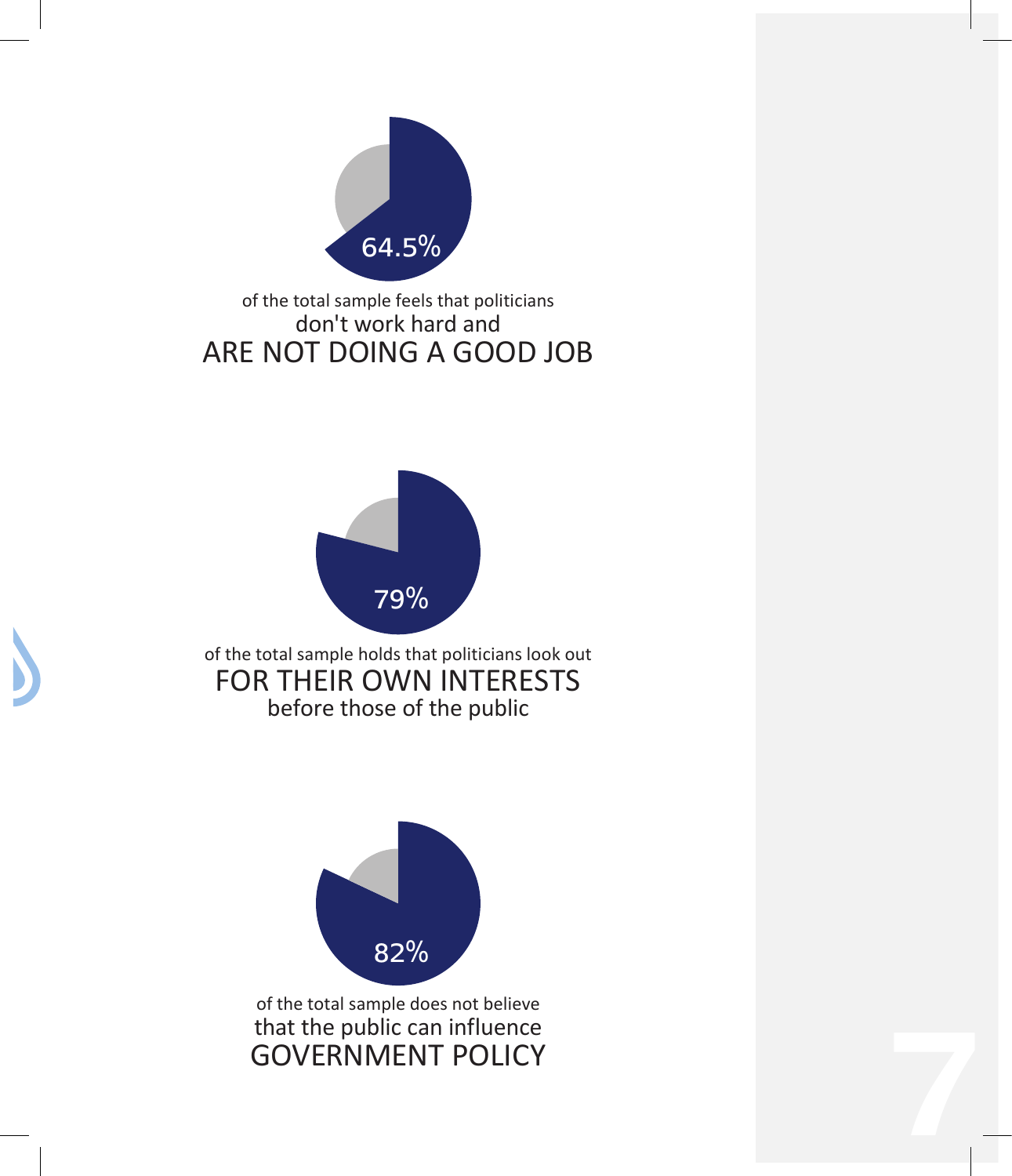# **Arab-Israeli Relations**

Interestingly, the findings of the 2016 Survey suggest that the primary cause for the rift between the Jewish majority and Arab minority is not racism but rather the debate over the character of the state. Indeed, while Jewish Israelis call for bolstering the state's Jewish character, the Arab minority seeks to reinforce the civic dimension of the state. In other areas, the Jewish majority supports equality for the Arab minority, and is even prepared to draw nearer on a personal and societal level.

8

# **56% 72%**

## **of Jews**

feel that crucial decisions on issues of peace and security should be made **BY A JEWISH MAJORITY**

**57%** feel the same about crucial decisions on governance, economy, and society hold that Arab citizens of Israel **DO NOT POSE A SECURITY RISK** to the state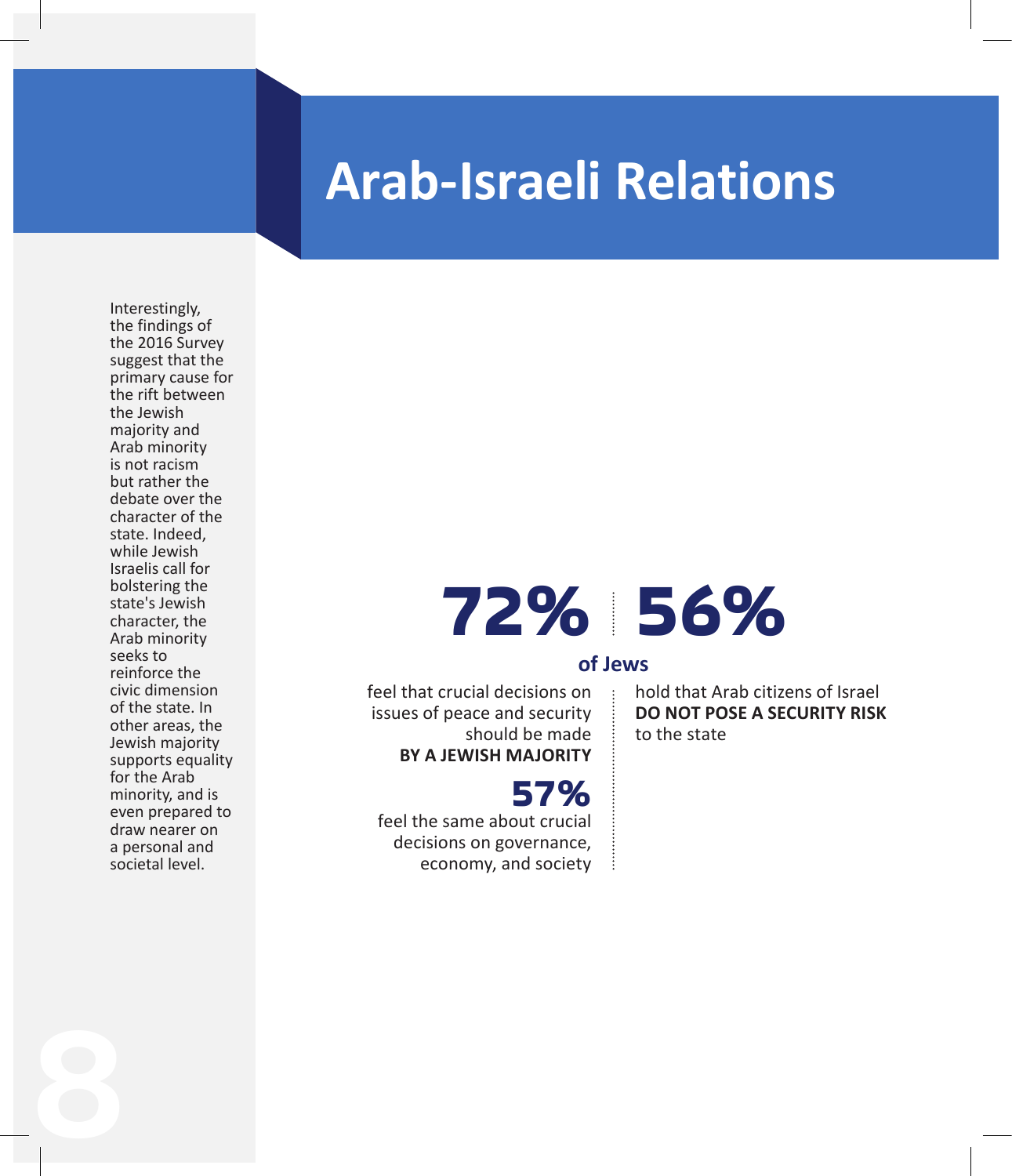Half of all Jews and more than two-thirds of Arabs feel that the greatest tension in Israeli society is between Arabs and Jews

# **59% 72% of Jews**

**ARE OPPOSED TO**  having Arab parties in the coalition and to appointing Arab ministers to the cabinet

# **of Arabs**

#### **SUPPORT**

Arab parties joining the government, including the appointment of Arab ministers

# **52.5% 77%**

**of Jews**

feel that those who are unwilling to declare that Israel is the nation-state of the Jewish people **SHOULD BE STRIPPED OF THEIR RIGHT TO VOTE**

**of Arabs**

**DO NOT AGREE**  that Israel should be defined as **"THE STATE OF THE JEWISH PEOPLE"**

# **53% 91%**

**of Jews**

agree that **ARAB CITIZENS OF ISRAEL**  are discriminated against compared to Jewish citizens

**of Arabs**

think that Arab citizens of Israel **ARE DISCRIMINATED AGAINST** compared to Jewish citizens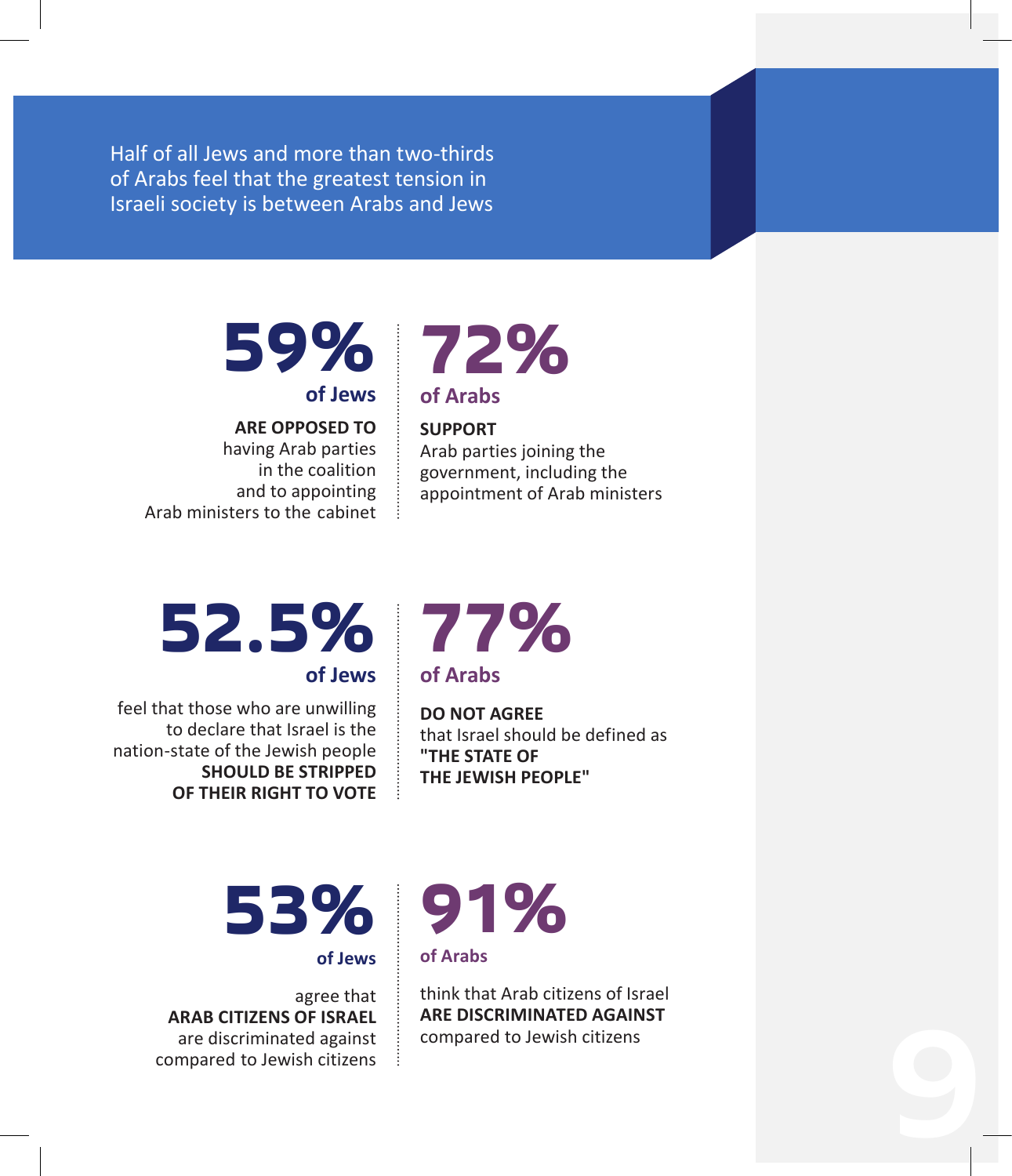# **Internal Disagreements**

**What is the greatest internal existential threat to Israel?**

**of Jews:**

he **STRONG DISAGREEMENTS**  T among various segments of Israeli society



**ISRAEL'S CONTROL OF THE WEST BANK** (Judea and Samaria)

**23% 23% of Jews:**

Social/economic inequality

10

The demand to make Israel more Jewish

**of Arabs:**

Percentage of Jews who agree that human rights organizations such as ACRI (Association for Civil Rights in Israel) and B'Tselem harm the state

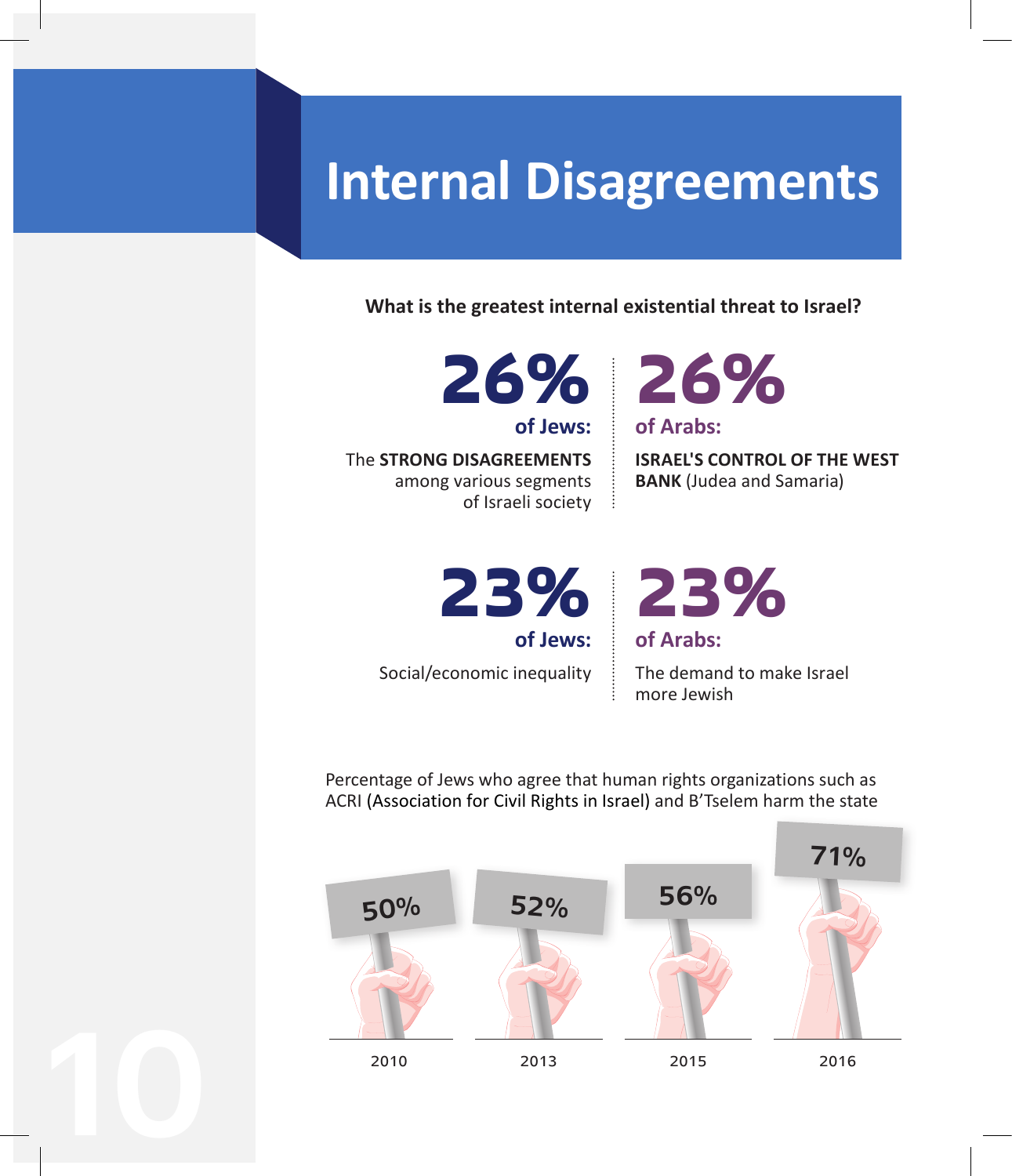# **The Ultra-Orthodox**

and Israeli society

Haredi Jews **Non-haredi Jews** 

#### **Haredi attitudes toward democracy differ from that of the non- aredi Jewish public h**



58% 26%

Israel needs a strong leader  $\vdots$  Jewish citizens of Israel should have<br>greater rights than non-Jewish citizen greater rights than non-Jewish citizens Contrary to popular opinion, the Haredim are not an isolated enclave, estranged from the "Israeli project;" most are proud to be Israeli, see themselves as part of the state and its problems, and are optimistic about its future.

#### **The ultra-Orthodox self-identify clearly on the Right of the political spectrum**

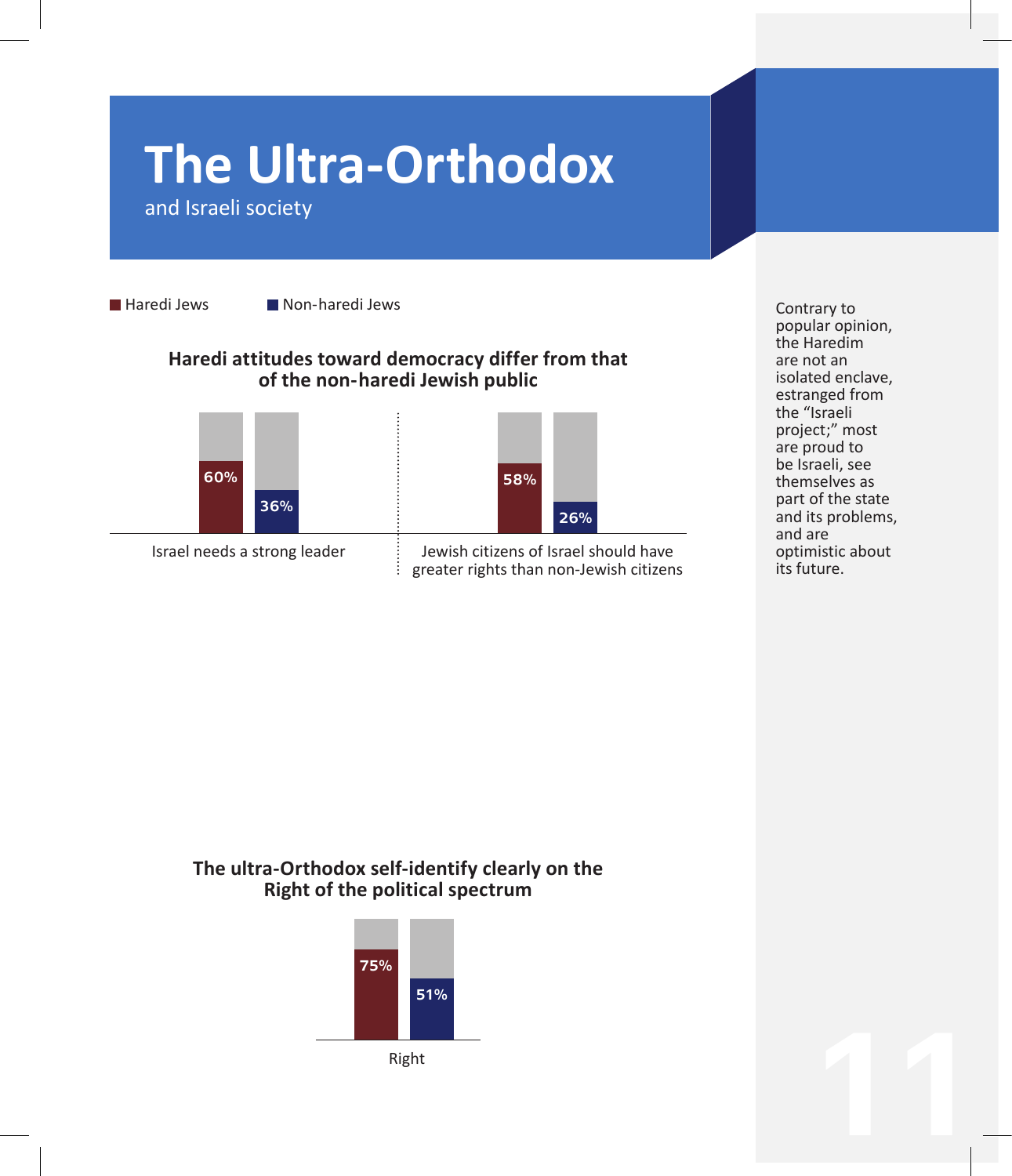# **Israelis Choose**

12

security over democracy in the war on terror

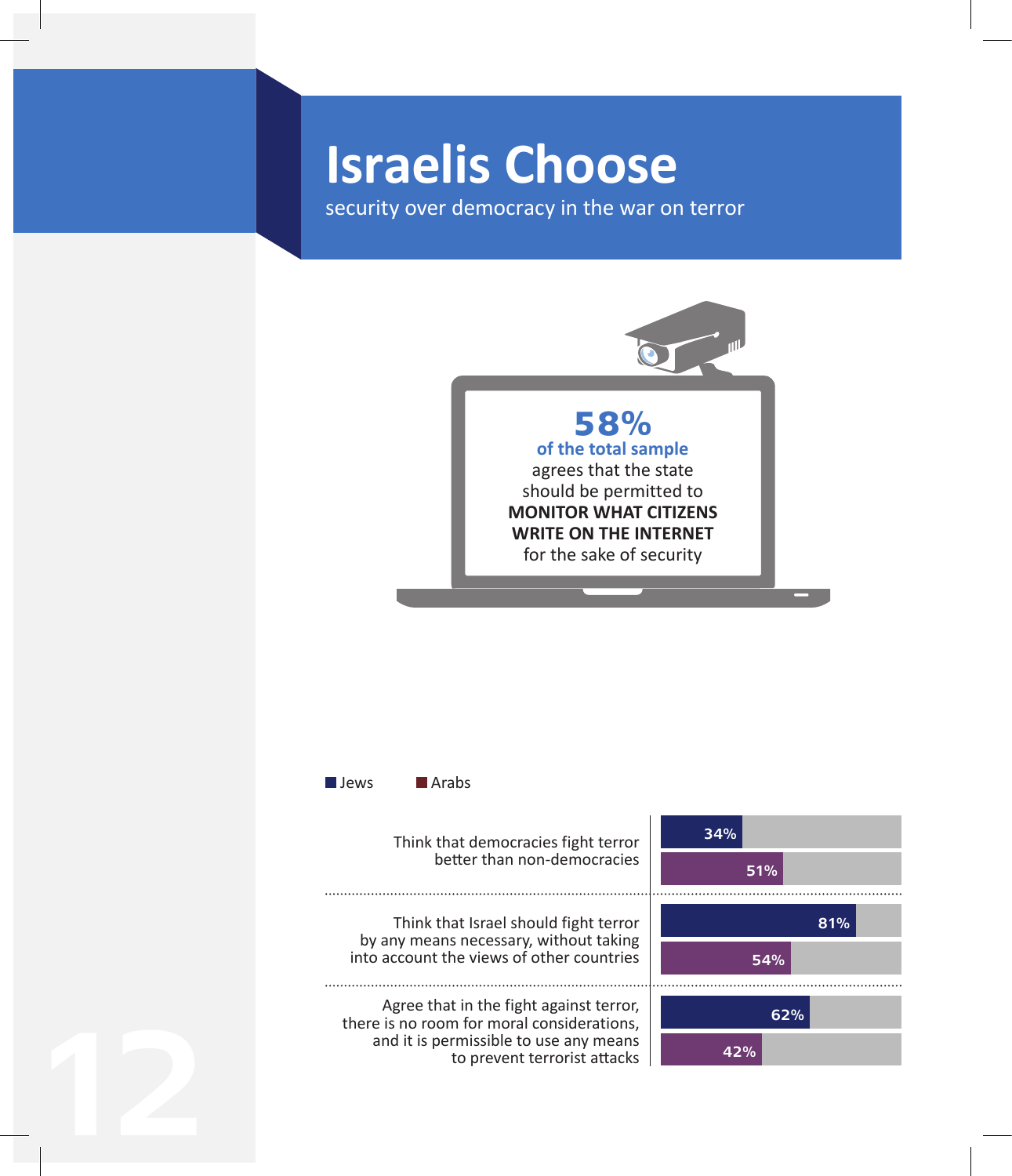# **Identity Crisis**

Jewish OR democratic?

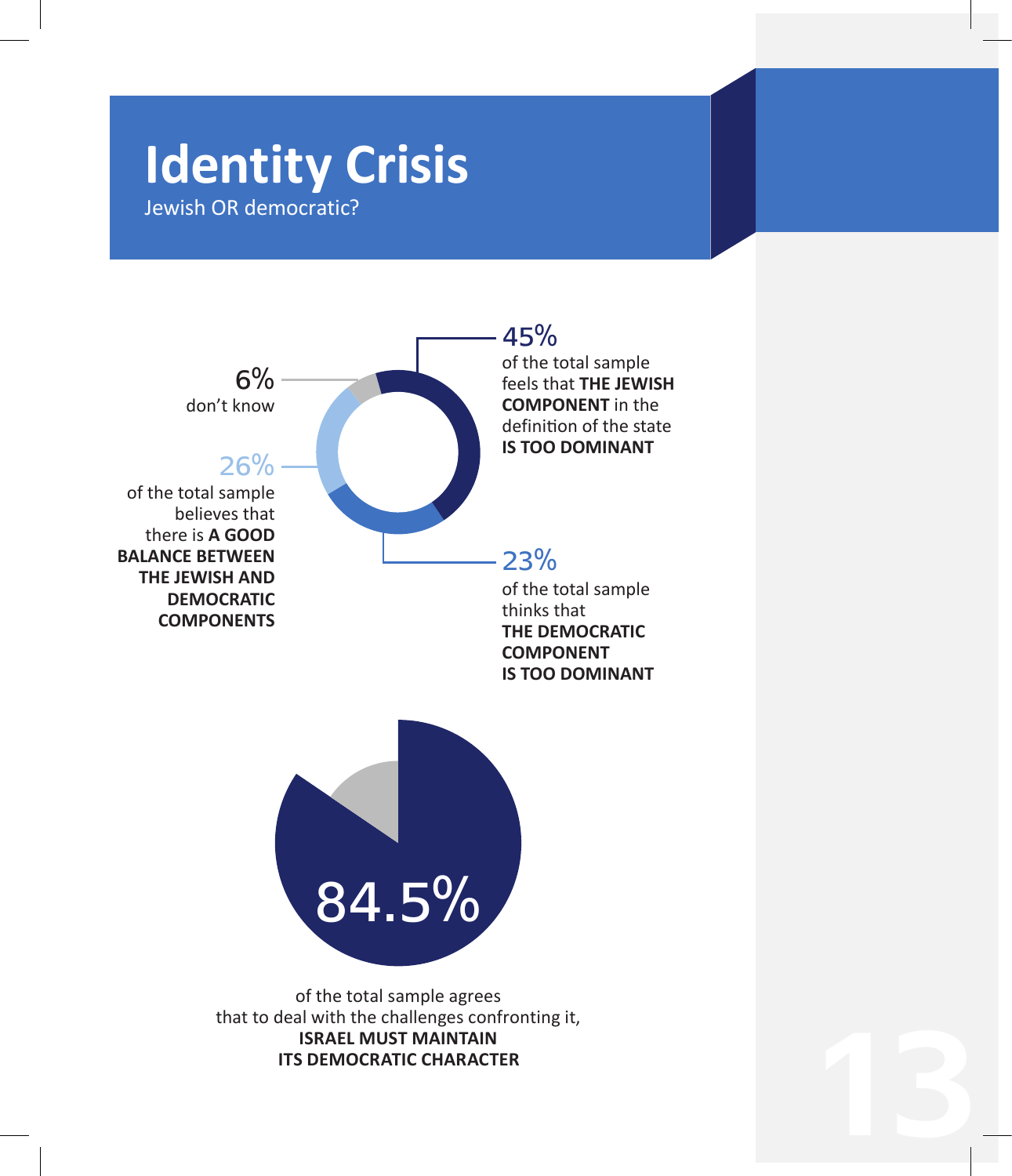# **Measuring Up?**

Israel in comparison to the world

#### Israel's position in international rankings of quality and effectiveness of government is not bad. However, there is much room for improvement in specific areas.

14

#### **Freedom of the press index**

**0** no freedom | **100** full freedom

Source: Freedom House



### **Perception of corruption index**

**0** high degree of corruption | **100** absence of corruption

Source: Transparency International



### **Civil liberties index**

**0** civil liberties not respected | **10** civil liberties fully respected

Source: Economist Intelligence Unit



## **Political participation index**

**0** low participation | **10** high participation

Source: Economist Intelligence Unit

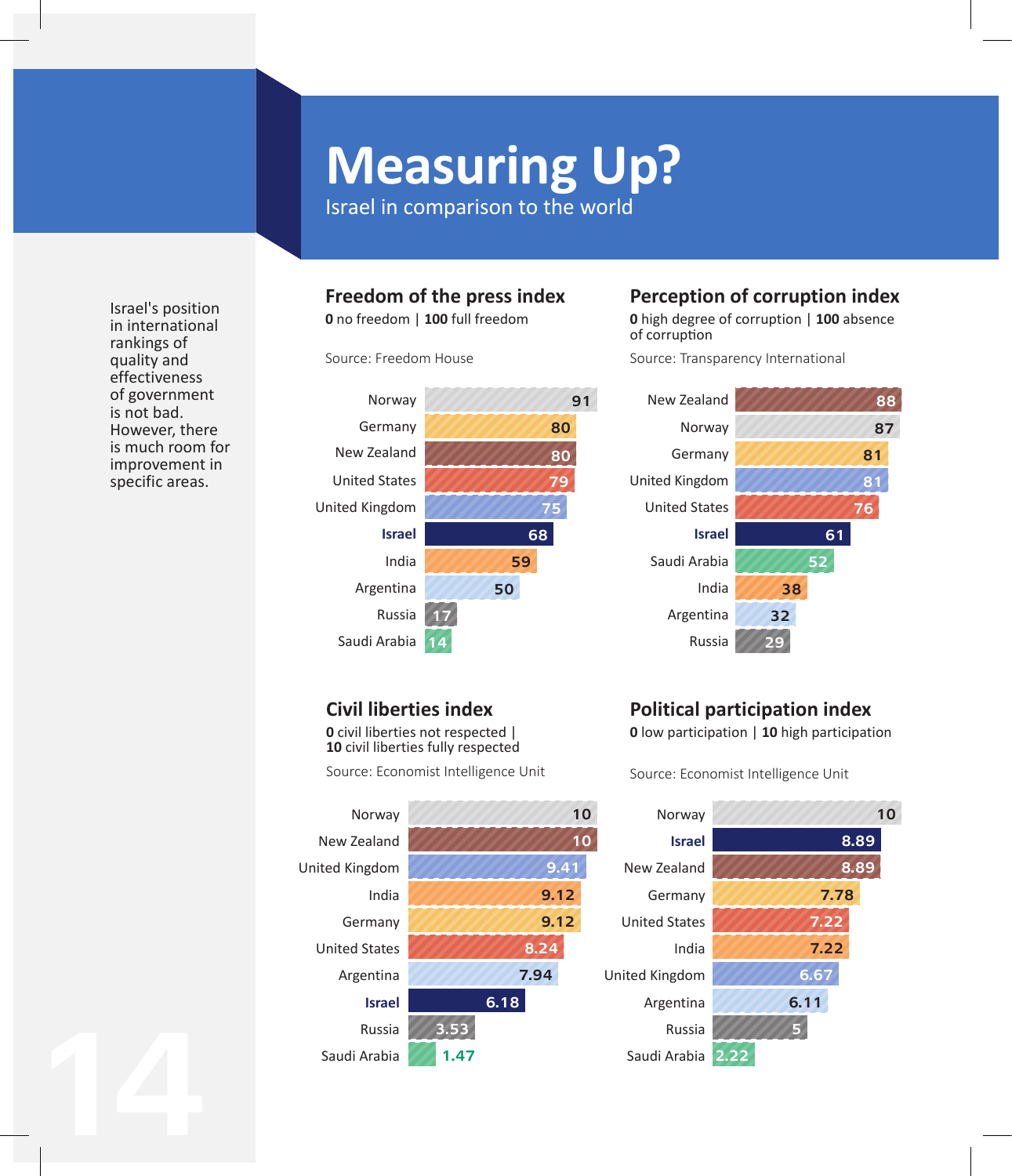#### **Human development index**

**0** low level of development | **1** high level of development

Source: UNDP



#### **Functioning of government index**

**0** lack of democratic functioning | **10** full democratic functioning

Source: Economist Intelligence Unit



### **Political risk index**

**0** high risk | **100** low risk

Source: International Country Risk Guide





**–2.5** low stability | **+2.5** high stability

Source: The World Bank